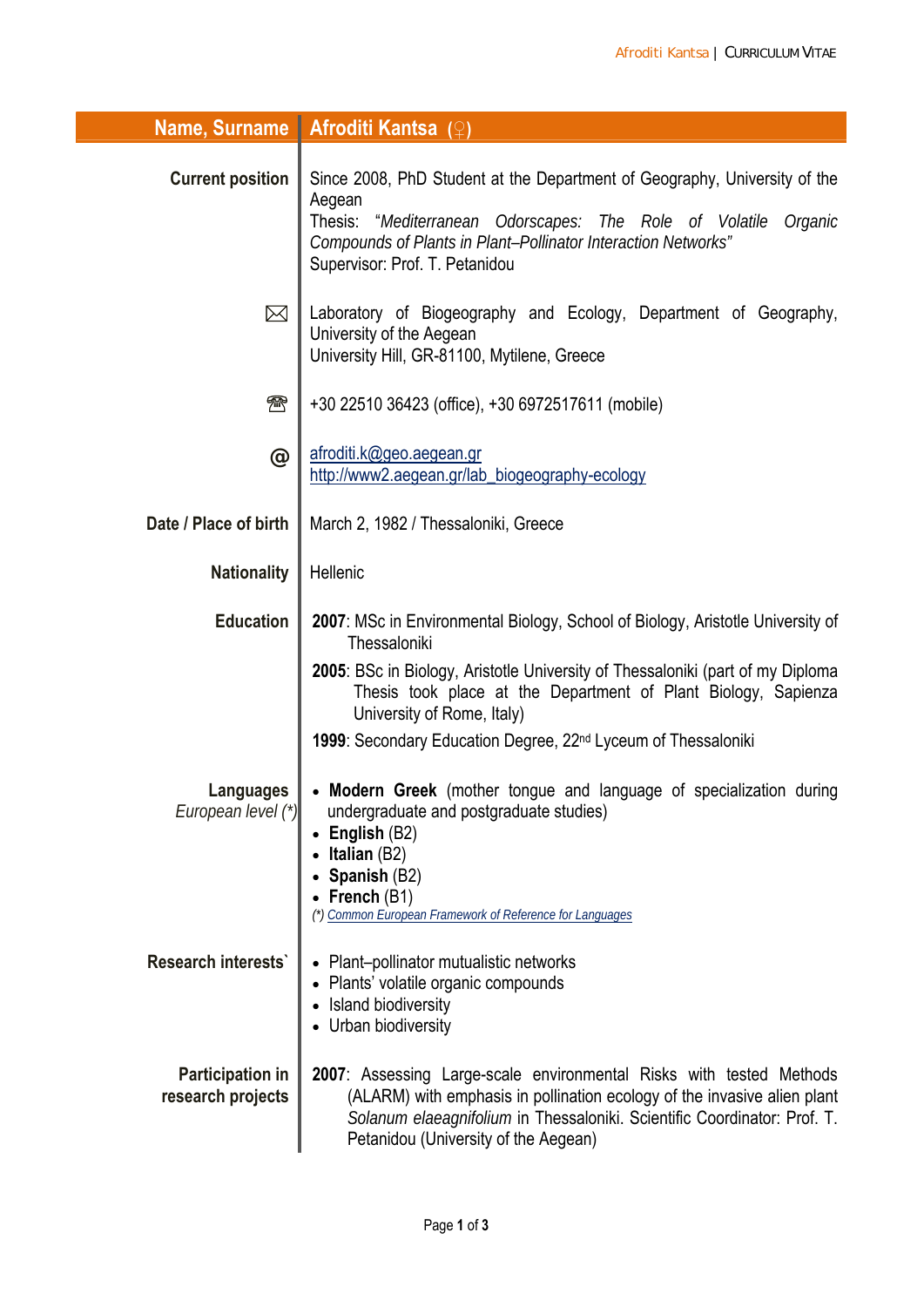|                                       | <b>2004:</b> Monitoring the activity of the sea turtle <i>Caretta caretta</i> at the research<br>station of the Sea Turtle Protection Society of Greece 'Archelon' in<br>Chania, Crete. Scientific Coordinator: Prof. J.D. Pantis (Aristotle<br>University of Thessaloniki) |
|---------------------------------------|-----------------------------------------------------------------------------------------------------------------------------------------------------------------------------------------------------------------------------------------------------------------------------|
| <b>Fellowships &amp; awards</b>       | 2010 - today: PhD research fellowship, "Heraclitus II" Project co-financed by<br>the Greek State and the European Social Fund, €45,000                                                                                                                                      |
|                                       | 2009: Travel grant, Gordon Research Conference on Floral and Vegetative<br>Volatiles, \$500                                                                                                                                                                                 |
|                                       | 2004: Best undergraduate student's essay award, Hellenic Society of<br>Ethnopharmacology, €250                                                                                                                                                                              |
|                                       | 2003: ERASMUS grant (attendance at the Department of Biology, University<br>of Rome "Tor Vergata"), Hellenic State Scholarships Foundation, €1,500                                                                                                                          |
| Membership in<br>scientific societies | • International Society of Chemical Ecology<br>• Hellenic Botanical Society<br>• Hellenic Ecological Society<br>• Hellenic Society for Biological Sciences (novice member)<br>• Organization for the Phyto-Taxonomic Investigation of the Mediterranean<br>Area (OPTIMA)    |
| <b>Conferences</b>                    | Since 2000, I have provably attended 22 scientific conferences, meetings and<br>workshops in Greece and abroad                                                                                                                                                              |
| <b>Educational activities</b>         | 2009-2010: High School teacher of Biology in Mytilene                                                                                                                                                                                                                       |
|                                       | 2008: Design and application of environmental education activities for Primary<br>and Secondary Schools in Thessaloniki                                                                                                                                                     |

## **Publications**

## **THESES**

- **Kantsa A.** 2007. *Analysis and evaluation of plant diversity in the city of Ioannina (Epirus, NW Greece*). Master's Thesis, School of Biology, Aristotle University of Thessaloniki, pp. 145 (in Greek with English summary). Available online at: [http://cds.lib.auth.gr/submit/archive/Griza/gri-2008-1630.pdf.](http://cds.lib.auth.gr/submit/archive/Griza/gri-2008-1630.pdf)
- **Kantsa A.** 2005. *The spontaneous florae along the streets of Thessaloniki and Rome: The case of tree-beds.*  Diploma Thesis, School of Biology, Aristotle University of Thessaloniki, pp. 76 (in Greek with English summary).

## **CONFERENCE CONTRIBUTIONS**

## 1. Articles

**Kantsa A**, Krigas N, Iezzi A, Celesti-Grapow L, Kokkini S. 2009. Biodiversity on the sidewalk: Comparing the spontaneous florae of tree-beds in the urban complexes of Thessaloniki and Rome (poster)*. Proceedings of the 11th Scientific Conference of the Hellenic Botanical Society*. Athens, Greece, 8-11 October (in Greek with English summary, in press).